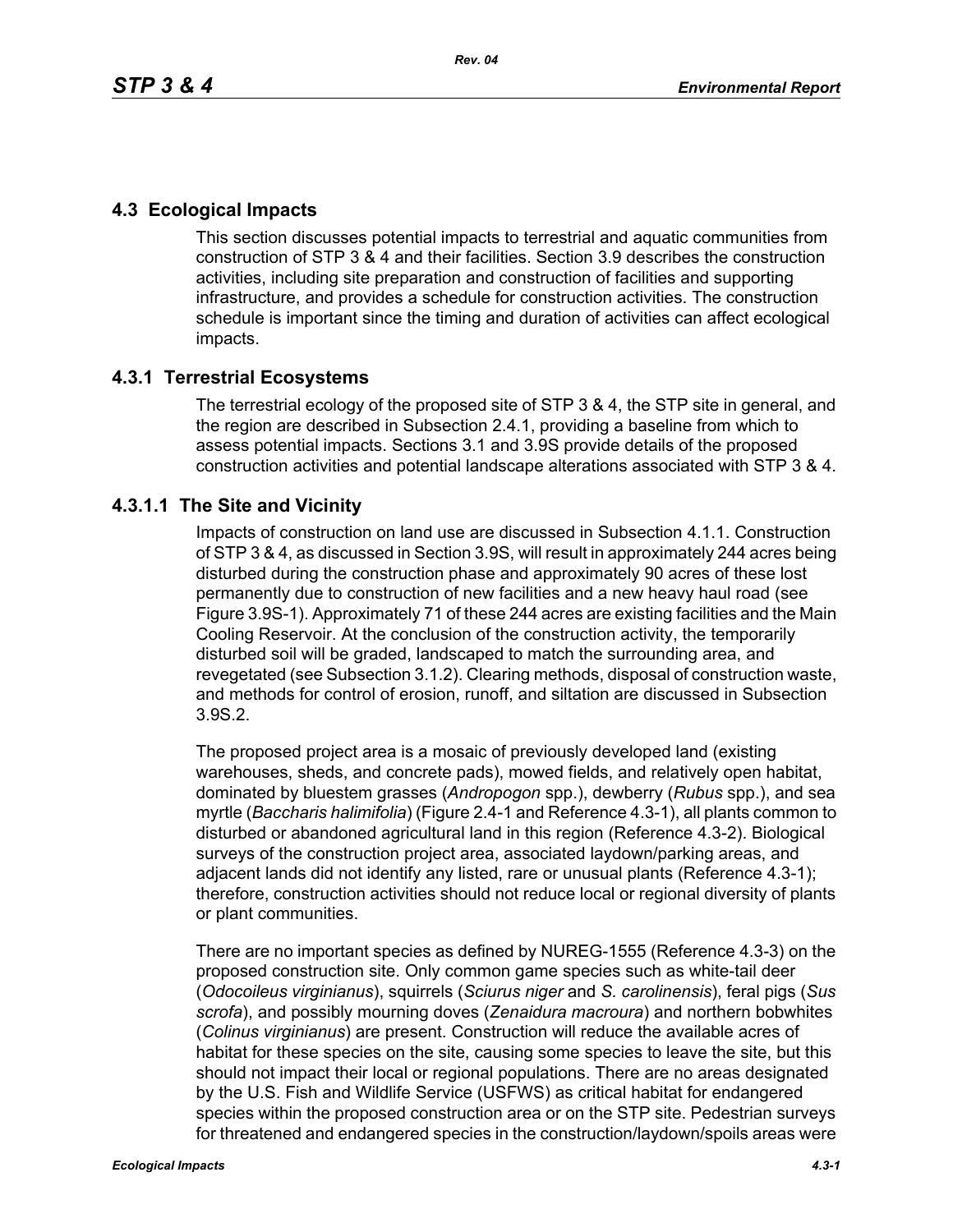conducted during six observation days from December 2006 through March 2007. No federal or state-listed threatened or endangered species, critical habitat, or suitable habitats associated with potential species were observed during those surveys (Reference 4.3-1).

Three listed species (bald eagle, brown pelican, and alligator) have been observed within the STP site (see Subsection 2.4.1). The Texas Prairie Wetland Project is located several hundred yards from the STP 3 & 4 site, but given the distance from the construction site and the limited duration of the construction activities, the long-term presence of waterbirds on the site should not be impacted by construction. Therefore, STP 3 & 4 construction activities should have no impact on important species, including threatened and endangered terrestrial species. There are no other known federal or state projects within the region that could affect or potentially affect the same threatened and endangered species (or their habitats) that exist on or near the STP site. STPNOC has initiated consultations with the USFWS, the National Oceanic and Atmospheric Administration Fisheries Service, and Texas Parks and Wildlife Department (TPWD) regarding endangered and threatened species (Reference 4.3-4, Reference 4.3-5, and Reference 4.3-6).

Based on information received from the TPWD, an active bald eagle nest is located on the STP site near its eastern boundary. Although recently delisted under the Endangered Species Act (Reference 4.3-7), the bald eagle remains protected under the Bald and Golden Eagle Protection Act (References 4.3-7). On June 1, 2007, new national management guidelines for bald eagles, which established a single recommended protection zone to extend out 660 feet from each eagle nest, were enacted for all bald eagles in the lower 48 states (Reference 4.3-8). No activities related to construction of STP 3 & 4 will occur within one mile of the eagle nest.

As discussed in Subsection 2.4.1, the STP site lies within a major migratory corridor for neotropical migrants and other birds. Radar studies indicate that floodplain forests and other forested wetlands are important stopover habitats. These habitats on the STP site will not be impacted by construction activities associated with Units 3 & 4 and, thus, construction impacts on migratory birds should not be significant.

### **4.3.1.1.1 Wetlands**

The status of wetlands within or near the construction footprint (including laydown and spoil areas) was assessed by ENSR in 2006/2007 (Reference 4.3-1). ENSR used U.S. Army Corps of Engineers 1987 wetland delineation criteria to classify the sites, based on environmental parameters such as hydrology, soils, and vegetation, as well as history of land use. Subsequent to these initial studies, STPNOC requested the USACE to make a Preliminary Jurisdictional Determination of all wetlands, including those previously identified, which would potentially be impacted by the construction and operation of Units 3 & 4. This determination request exceeded the area originally surveyed by ENSR. Twenty-nine wetlands ranging in size from 0.07 acres to 3.78 acres were identified and delineated in the field. The boundary coordinates were collected using GPS sub-meter technology and provided to the construction planning engineers for use in ensuring maximum avoidance and minimal impacts to these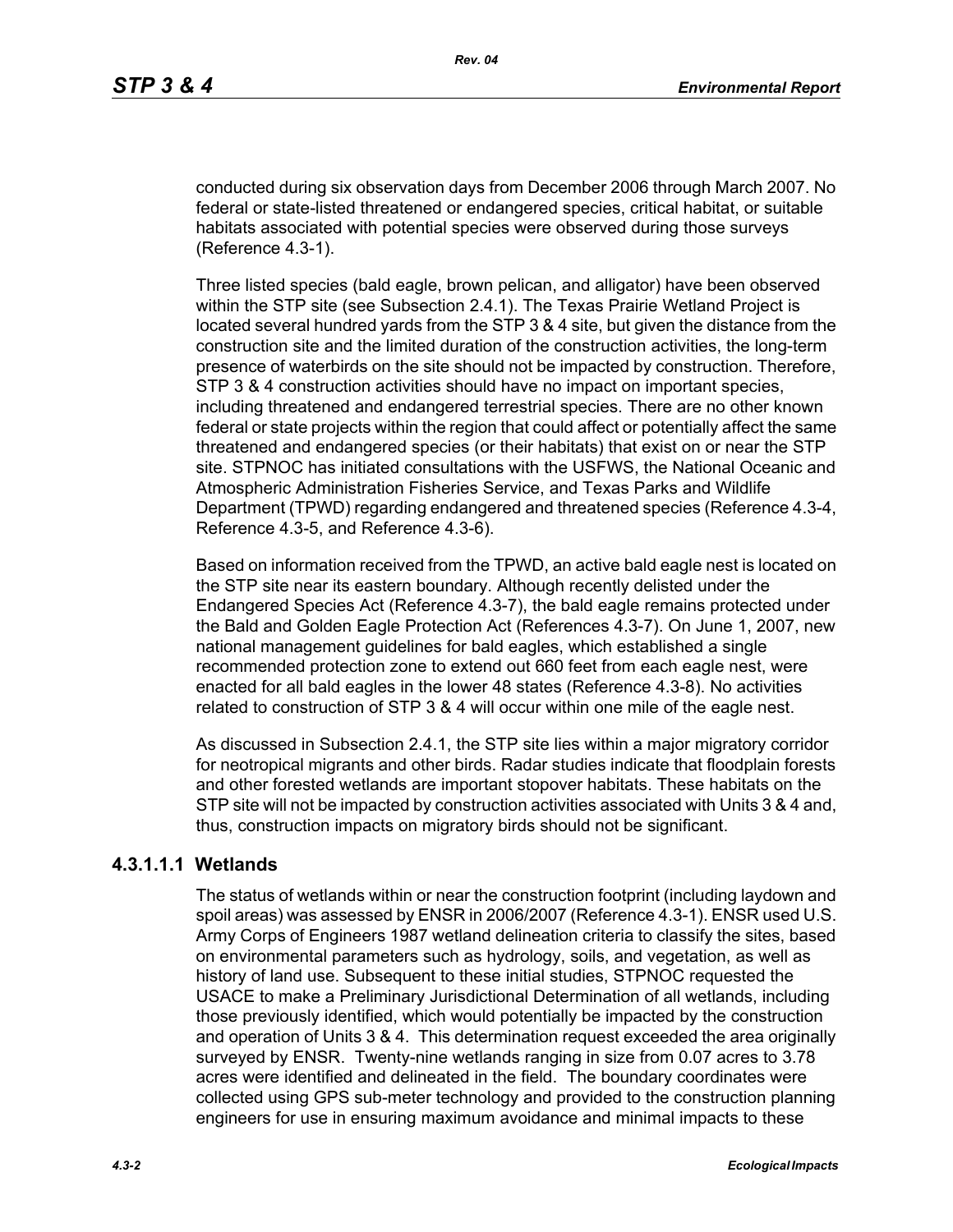sensitive sites. Each of these 29 sites will be avoided during the construction phase, thus limiting direct impacts (see Figure 3.9S-1).

Several surface water and storm water drainage ditches are likely to be impacted and/or filled during construction. The east-west drainage ditch (Figure 2.4-3) in the power block footprint is approximately 8 to 10 feet wide, and approximately 4 to 5 feet deep, although the water is normally restricted to a more narrow channel (approximately 2 to 4 feet wide) approximately 1 to 2 feet deep. This ditch has several perpendicular ditches draining into it from the industrial land between the ditch and the berm. Portions of the ditch margins are mowed to the water level, other portions are vegetated with small shrubs (primarily sea myrtle) and semiaquatic grasses/rushes. This ditch will be relocated 650–700 feet north of its present position, just north of the new power block, and should impact only approximately 7 acres of scrub/shrub habitat and less than 0.5 acres of maintained/disturbed land.

Another man-made ditch within the construction area is Little Robbins Slough (Figure 2.4-1). Its upstream reaches are found in the proposed borrow and spoils area, and it then flows south past the western edge of the Main Cooling Reservoir (MCR) toward the marsh. This slough was relocated to its present location during STP 1 & 2 construction in the late 1970s to replace the drainage function of the original slough that was filled to create the MCR (Reference 4.3-2). STP is committed to employing best construction management practices (see Subsection 3.9S.2) to reduce the amount of construction-area erosion and limit the sediment entering the site drainages, such as Little Robbins Slough, thus minimizing downstream sedimentation effects on flora and fauna. Aside from Little Robbins Slough, other storm water and surface water ditches created on historically upland habitat were routinely maintained and thus were not considered jurisdictional waters (Reference 4.3-1).

#### **4.3.1.1.2 Other Construction Impacts**

Noise is another potential construction-related activity that could impact wildlife at the proposed STP 3 & 4 construction site. Although noise levels in construction areas can be high (up to 100 dBA at 100 feet from sources of noise) and of varying duration, these high local noise levels would not be expected to propagate far beyond the boundaries of the construction site (Reference 4.3-9). Table 3.9S-2 shows the rapid attenuation of construction noise over relatively short distances. For example, at 400 feet from the source of 100 dBA construction noise, noise levels have generally dropped to 60–80 dBA, below levels known to startle small mammals and waterfowl (Reference 4.3-9). Even with this attenuation, some displacement of local small mammals and birds due to noise is expected during construction activities. This displacement may be permanent for some species and temporary for others. These impacts are considered SMALL, generally short-term, localized, and not ecologically significant.

Avian mortality because of collisions with man-made structures is sometimes a concern with very tall structures, although it varies relative to species characteristics such as size, flight behavior, and habitat use, and other characteristics including weather, landscape features, and size/type of equipment/structures (Reference 4.3- 10). While poor conditions occasionally result in major bird kills, such mortalities are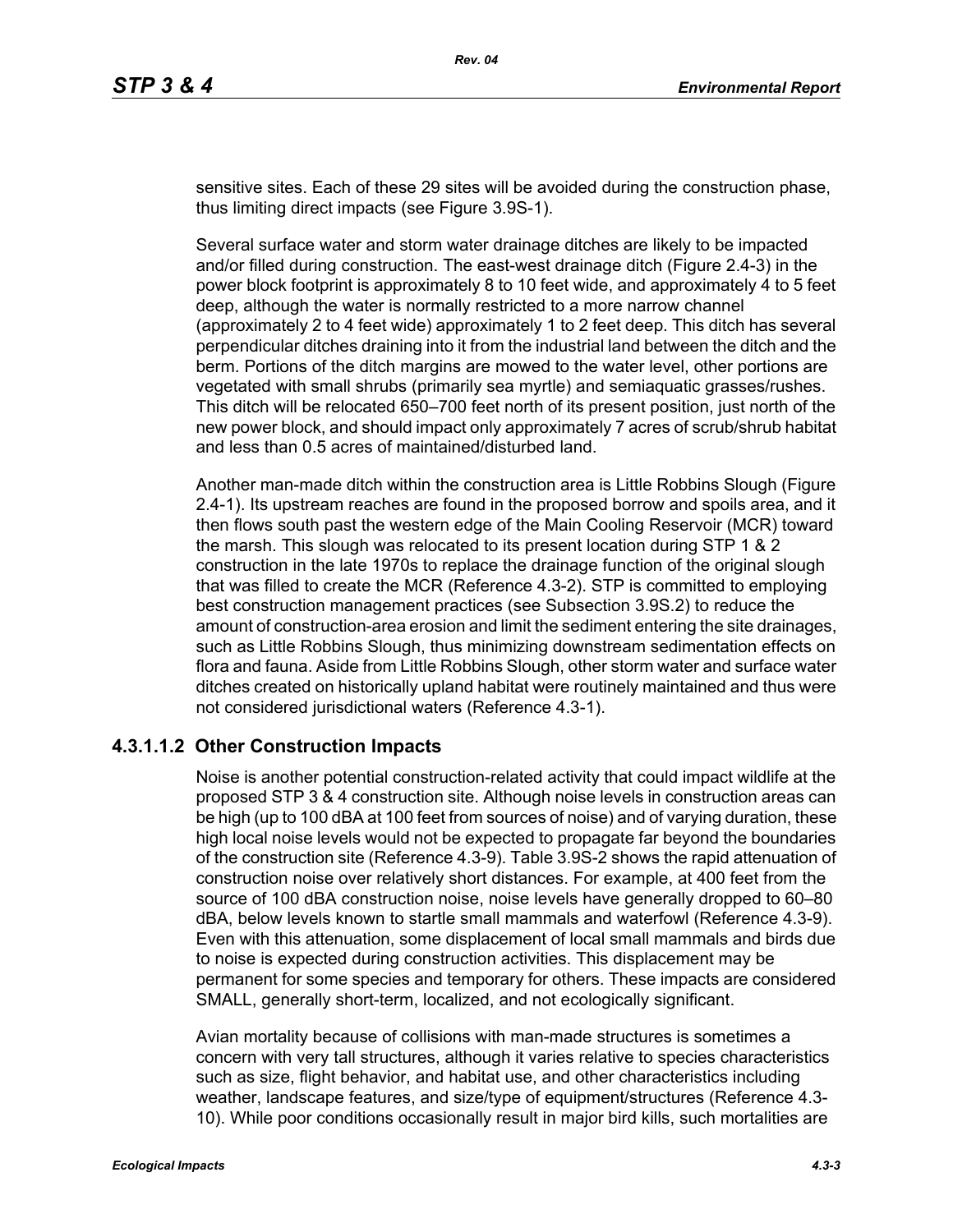not thought to significantly impact common/abundant bird species. STP 1 & 2 have not experienced any such major bird kills. The proposed facilities are similar to existing STP facilities and there should be little additional impact. Avian collisions during STP Units 3 & 4 construction should be negligible and these impacts SMALL.

Light Pollution during facility construction and operation can disorient flying birds and bats. To the extent possible, at night, unnecessary lights will be turned off, lights will be directed downward or hooded, and lower-powered lights will be used to minimize impacts on wildlife. Given these suggested mitigation techniques and the sparseness of wildlife populations is the construction areas, impacts of lights are considered SMALL.

### **4.3.1.1.3 Transmission Corridors**

As discussed in Subsection 2.2.2, there are no new transmission corridors for STP 3 & 4; however, some upgrading of transmission line conductors would be necessary on one 20-mile long right-of-way. There would be small ecological impacts associated with noise/movement of construction equipment and workers involved in changing out conductors and installing replacement towers. This kind of work normally involves a crew with several flatbed "conductor trucks" (carrying large cable spools) and large bucket trucks. A variety of birds, small mammals, and larger mammals (white-tailed deer) could be disturbed by this activity, but the impact of this disturbance in most circumstances would be minor—animals moving away or avoiding the area for several days while crews are working. Many of the STP-associated transmission lines traverse mostly agricultural lands (Reference 4.3-11), thus there would be few animals using the corridors for activities other than foraging or possibly resting. Nesting of some ground-nesting birds (e.g., Northern bobwhite, wild turkeys, meadowlark, horned lark, killdeer) in adjacent habitats could be disrupted temporarily if these species are present and if the work is carried out during the spring/early summer nesting period. If work is carried out in the non-nesting periods, impacts to birds will be SMALL and negligible.

#### **4.3.1.2 Summary**

In summary, construction will result in the loss of approximately 170 acres of some common habitats for local wildlife, although the impacts cannot be quantitatively assessed because population data for species on and near the STP site are not available. Construction activities should not reduce local biodiversity or impact threatened or endangered species. Potential impacts of construction noise and bird collisions during construction should be negligible. Therefore, construction-related impacts to terrestrial resources are considered SMALL.

#### **4.3.2 Aquatic Ecosystems – Construction Impacts**

Section 3.9S includes a footprint of the proposed construction area, a description of construction methods, and a proposed construction schedule.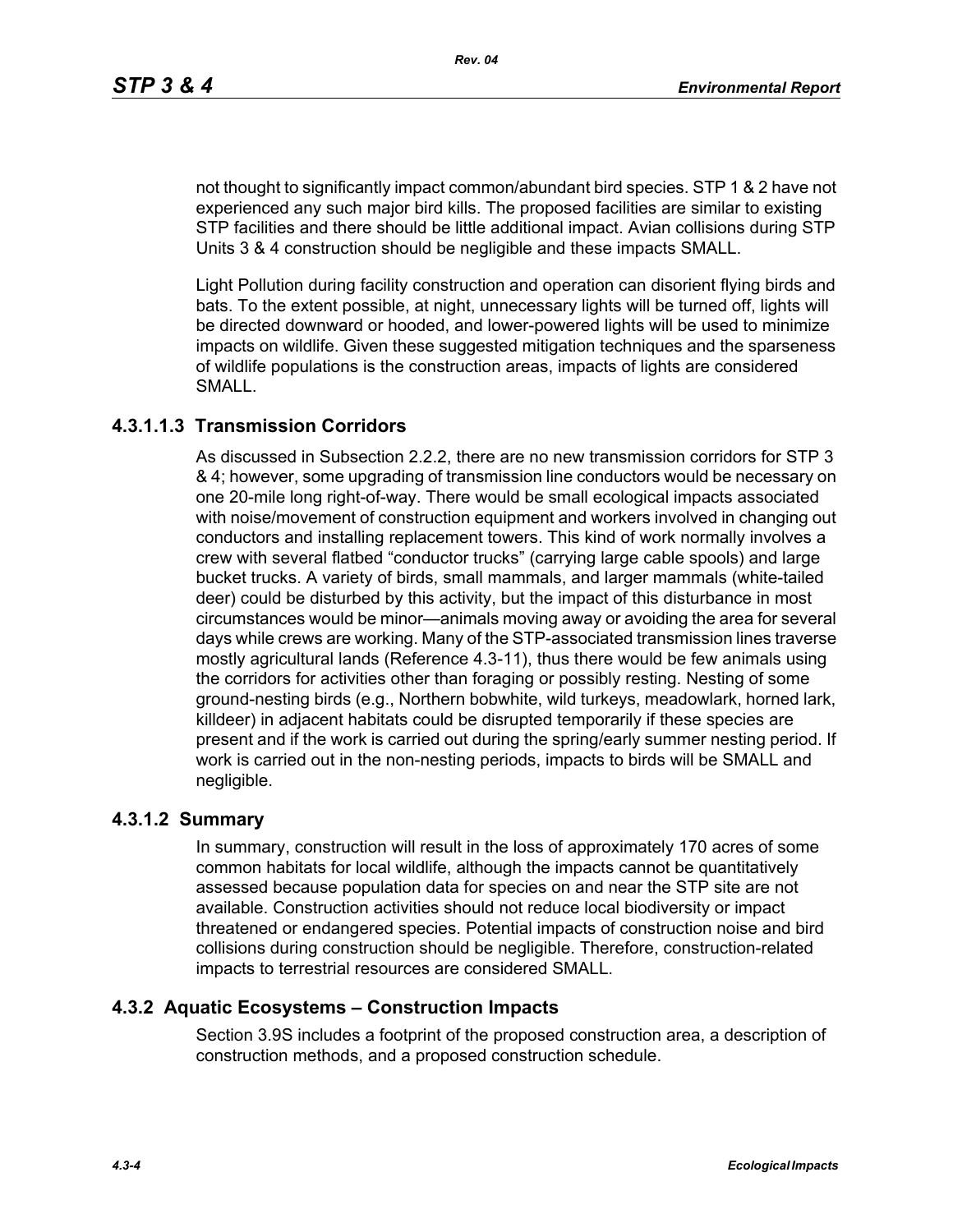### **4.3.2.1 Impacts to Impoundments and Streams**

Construction impacts on aquatic habitats in the immediate area, which range from temporary disturbance to permanent loss, are described in this section. As discussed in Subsection 4.2.1, the following surface water bodies are on or near the site:

- **EXALLET A** Little Robbins Slough, which drains into a coastal marsh north of Matagorda Bay
- **Drainage areas associated with two unnamed sloughs**
- **Main Cooling Reservoir (7000 acres)**
- **Essential Cooling Pond (47 acres)**
- Kelly Lake (34.4 acres) and the slough that feeds it

Numerous drainage ditches are also likely to be disturbed by construction activities.

As discussed in Subsection 3.9S.3.10, a permanent sheet pile cofferdam will be installed on the east and west side of the north separation dike of the MCR to facilitate construction of the new intake and pumphouse for STP 3 & 4, while a temporary cofferdam will be erected on the interior of the MCR embankment to facilitate installation of the discharge structure. Installation of these cofferdams and associated dewatering systems would allow earth-moving and construction equipment to operate on dry ground, which is more efficient than working "blind" from shore or barge. This also provides the added benefit of reducing the potential for erosion and sedimentation. Sediment and soil removed would be transported to an onsite spoils area in an upland area in the southwest portion of the site, preventing this material from moving into site wetlands and watercourses. The areas up-slope and adjacent to the new circulating water intake/discharge construction area will be stabilized with erosioncontrol devices appropriate to soil type and terrain to ensure that soil loosened by heavy equipment is not carried into the MCR with storm water runoff. When construction has been completed, the disturbed areas will either be rip-rapped or seeded with a mixture of grasses and legumes to establish a perennial vegetative cover and prevent erosion. Although best construction management practices will be employed during construction of the cofferdams and intake/discharge structures, some erosion and sedimentation is to be expected in the immediate area of construction during the construction period. Suspended sediment can interfere with respiration and feeding of benthic macroinvertebrates and fish, while deposited sediment can smother benthic organisms and degrade fish spawning areas. However, some benthic organisms and most juvenile and adult fish are able to leave areas with high sediment loads and move to areas offering better water quality.

The aquatic species that occur on site are ubiquitous, common, and easily located in nearby waters, as described in Subsection 2.4.2. The 1975 Final Environmental Statement (FES-CP) (Reference 4.3-12, pages 4–7) listed species common in wetlands near the site, including the grass shrimp (*Palaemonetes kadiakensis*), crayfish (several genera occur in the area) (Reference 4.3-13), blue crab (*Callinectes sapidus*), red shiner (*Cyprinella lutrensis*), mosquitofish (*Gambusia affinis*), silverband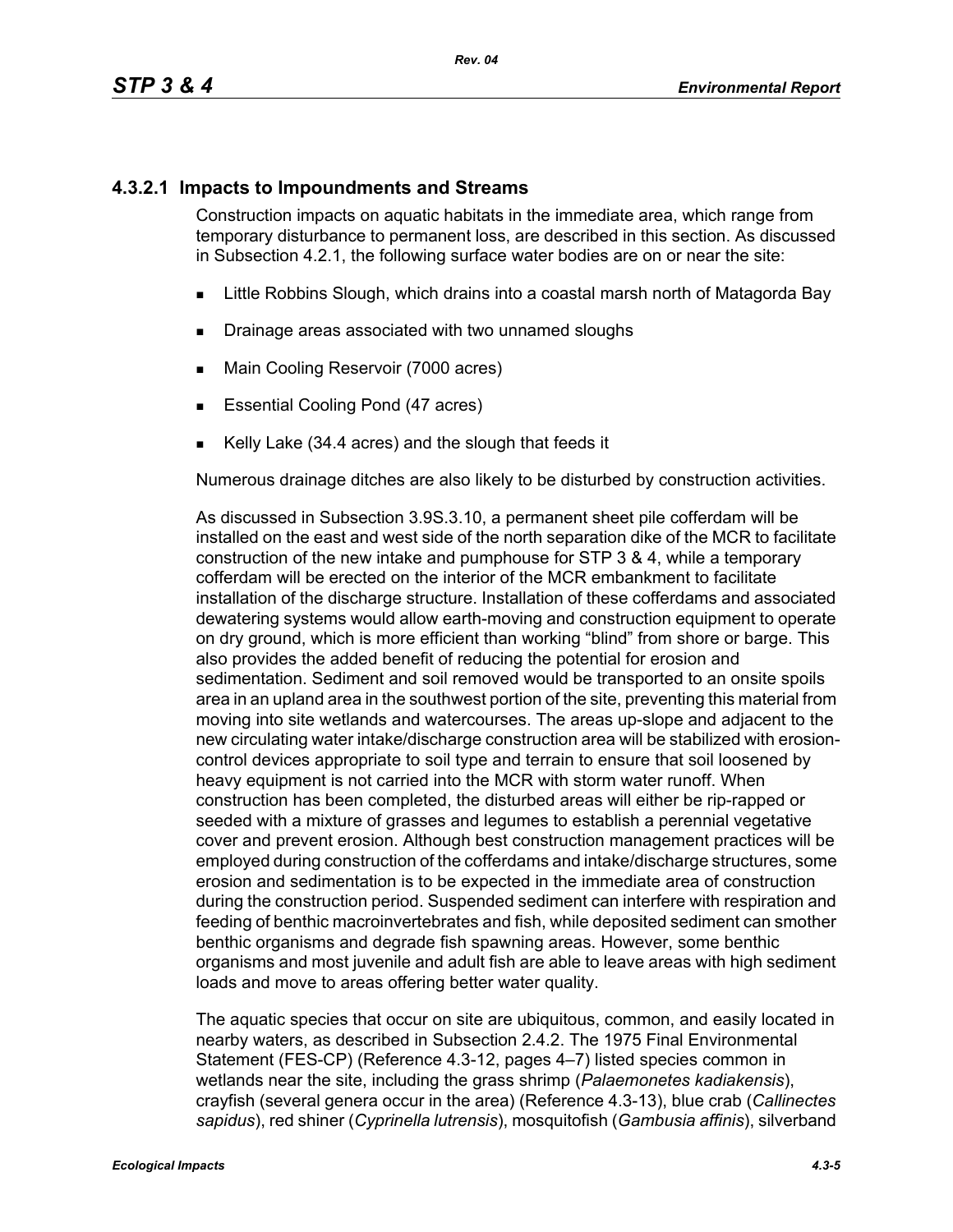shiner (*Notropis shumardi*), sailfin molly (*Poecilia latipinna*), green sunfish (*Lepomis cyanellus*), warmouth (*Lepomis gulosus*), bluegill (*Lepomis macrochirus*), white crappie (*Pomoxis annularis*), tidewater silverside (*Menidia peninsulae*), striped mullet (*Mugil cephalus*), and several species of killifish (Family Cyprinodontidae, likely *Lucania* sp. and *Fundulus* spp.). A survey of the STP 1 & 2 Essential Cooling Pond in 2002 yielded two fish species: the sailfin molly and the sheepshead minnow (*Cyprinodon variegatus*) (Reference 4.3-14). In May 2007, STPNOC commissioned a rapid bioassessment of the 1500-meter-long drainage ditch that crosses the area slated for construction (Reference 4.3-15). The bioassessment was intended to characterize the water quality and fish community of the ditch before its relocation, supporting the assessment of construction impacts. Fish collections from the STP ditch system were dominated by mosquitofish, sunfish (largemouth bass and three common *Lepomids*), sailfin molly, and sheepshead minnow. Most of these common species tend to be tolerant of salinity and temperature fluctuations, and are ubiquitous in coastal wetlands along the Gulf Coast (see Subsection 2.4.2).

In addition to the crustaceans (shrimp, crayfish, and crab) mentioned above, important aquatic invertebrate species in the wetland include the juvenile stages of flying insects. Although the wetland areas themselves are considered a sensitive and valuable resource, the particular wetlands that would be impacted on site are not substantively distinguishable from other wetland acreage in the vicinity, as discussed in Subsection 4.3.1. The 1975 FES-CP (Reference 4.3-12) indicated that the rerouting of Little Robbins Slough would cause declines in several insect populations, including midges, beetles, mayflies, biting midges, dragonflies, and damselflies. Potential impacts were considered acceptable because these ubiquitous species readily recolonize available surface waters, and so would not be lost to the area.

Several other drainages and impoundments at the site may be moderately impacted during construction. Proposed construction activities that could potentially affect onsite water bodies are described in Section 4.2. It is possible, and even likely, that some sediment would be deposited in the onsite wetlands, impoundments, and channels, with rainfall runoff during and immediately following construction. Best construction management practices would reduce the amount of erosion and sedimentation associated with construction, however, and would limit impacts to aquatic communities in down-gradient water bodies. Although unlikely, it is also possible that excavated soil placed in the proposed spoils and overflow storage area would be disturbed and move with storm water runoff into streams on site. Details of potential impacts are given in Subsection 4.2.1 and summarized here:

- **Increased runoff from approximately 111 acres of impervious surfaces for new** buildings (reactor containment building, turbine building), structures (e.g., switchyard, cooling towers), and parking lots.
- **Increased sediment loads into onsite drainages and sloughs resulting from land** clearing and disturbances for constructing infrastructure such as roads and storm water drainage systems, and disturbance of currently vegetated areas for construction laydown areas, concrete batch plants, sand/soil/gravel stockpiles, and construction-phase parking area.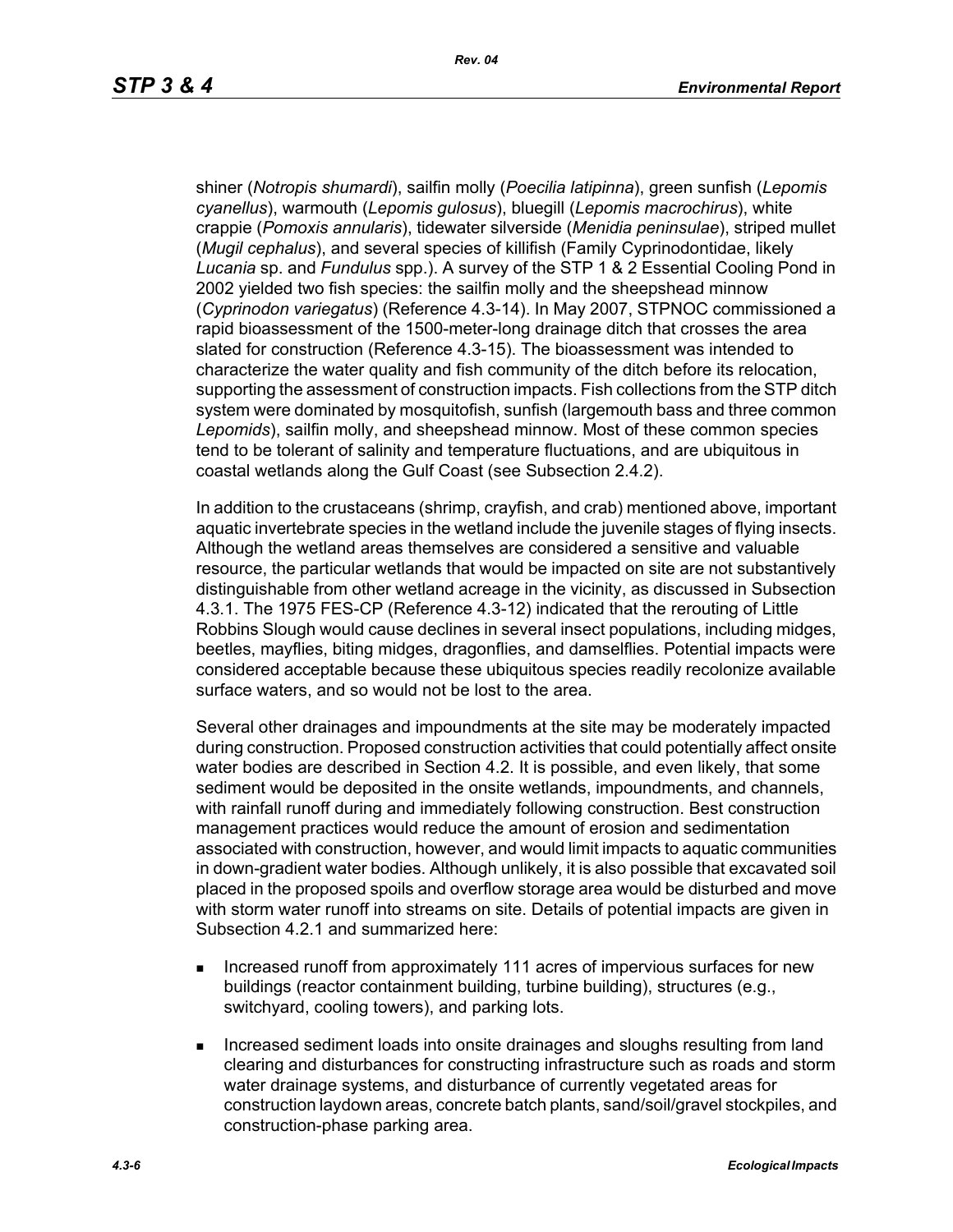Filling of one small, isolated, non-jurisdictional wetland contained in the footprint of the cooling towers.

During construction, effects to aquatic ecosystems may result from sedimentation (because of erosion of surface soil) and, to a lesser extent, spills of petroleum products. A recent report on human impacts to stream water quality listed siltation as the primary cause of stream degradation by a wide margin (Reference 4.3-16). In a nationwide survey by the USFWS on impacts to stream fisheries, sedimentation was named the most important factor (Reference 4.3-16).

Three major groups of aquatic organisms are typically affected by the deposition of sediment in streams: (1) aquatic plants, (2) benthic macroinvertebrates, and (3) fish. The effects of excess sediment in streams, including sediment generated by construction activities, are influenced by particle size. Finer particles may remain suspended, blocking the light needed for photosynthesis, and initiating a cascade of effects following from damage to primary producers. Turbidity associated with suspended sediments may reduce photosynthetic activity in both periphyton and rooted aquatic plants. Suspended particles may also interfere with respiration in invertebrates and newly hatched fish, or reduce their feeding efficiency by lowering visibility. Slightly larger particles fall out of suspension to the substrate, where they can smother eggs and developing fry, fill interstitial gaps, or degrade the quality of spawning grounds. As the gaps in the substrate are filled, habitat quality is decreased for desirable invertebrates such as Ephemeroptera, Plecoptera, and Trichoptera, and less desirable oligochaetes and chironomids become dominant. Such changes in the benthic community assemblage result in a loss of fish forage, and a subsequent reduction in fish populations (Reference 4.3-16).

Construction sites are known to contribute to erosion, which can then lead to sedimentation in streams. In addition to road construction, which contributes significantly to sedimentation, construction-related activities such as excavation, grading for drainage during and after construction, temporary storage of soil piles, and use of heavy machinery all disturb vegetation and expose soil to erosive forces. Reducing the length of time that disturbed soil is exposed to the weather is one of the most effective ways of controlling excess erosion and sedimentation (Reference 4.3- 16).

The construction contractor will avoid or minimize construction impacts to water resources through best management practices and good construction engineering practices such as storm water retention basins and silt screens. A Storm Water Pollution Prevention Plan (SWPPP) that specifies methods for control of erosion and sedimentation will be prepared before construction in accordance with guidelines provided by the Texas Commission of Environmental Quality (Reference 4.3-17).

Preventing onsite erosion by covering disturbed areas is a preferred method of controlling sedimentation. When erosion cannot be prevented entirely, intercepting and retaining sediment before it reaches a stream is a high priority (Reference 4.3-15). For example, new retention ponds and connecting drainage ditches would collect surface water runoff from the construction area, as described in Subsection 4.2.1.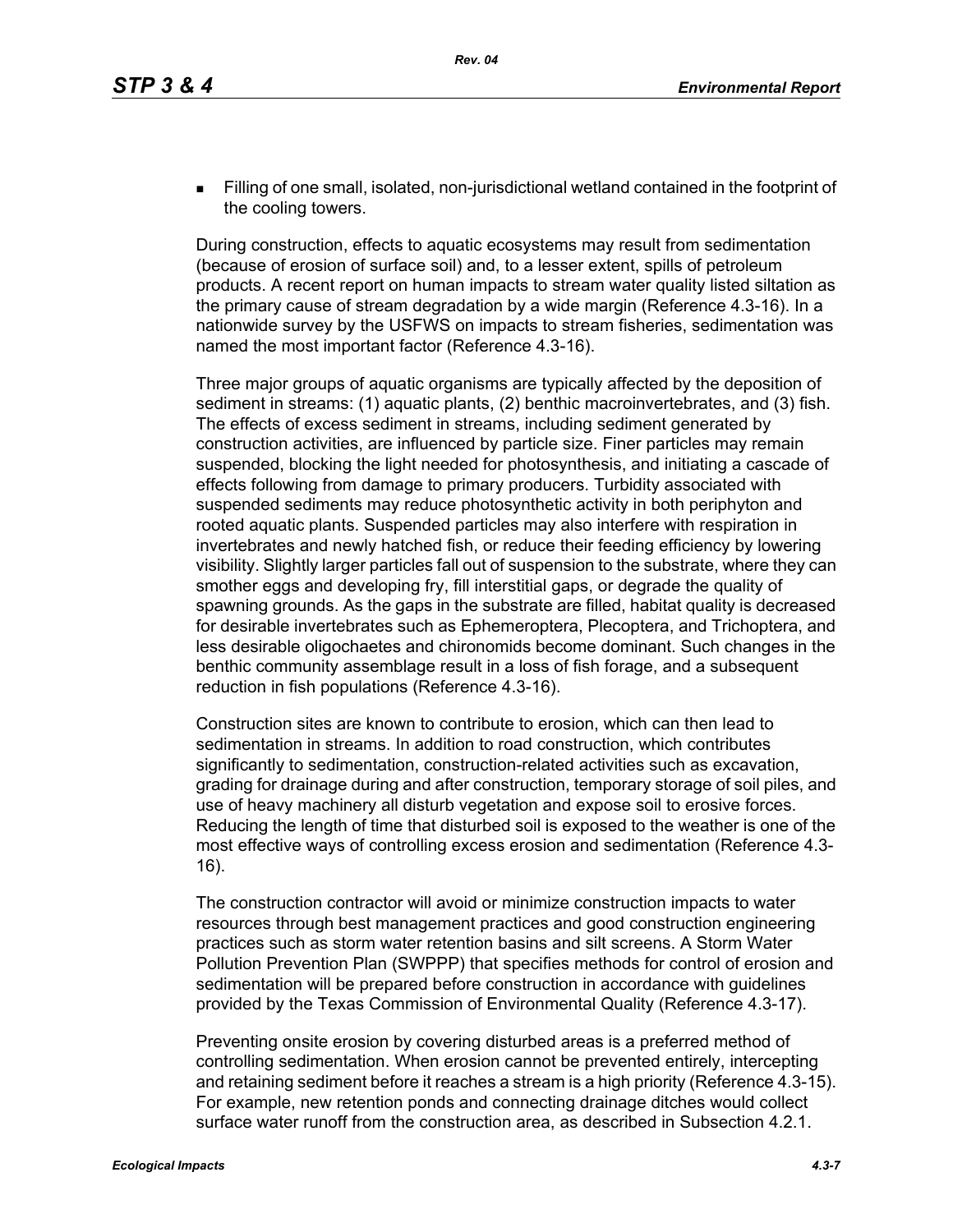Sediment carried in the water from construction and dewatering activities would be trapped in the ditches and ponds rather than carried to the point of discharge, thereby reducing the sediment load in receiving waters.

Any small spills of construction-related fluids, such as petroleum products, would be mitigated according to a Spill Contingency and Control Plan developed for construction activities.

No significant impacts to Little Robbins Slough or to the coastal marsh at its terminus at Matagorda Bay are expected. Construction of STP 3 & 4 will not require any alteration of Little Robbins Slough, and would not affect any rare or specially protected aquatic species in the man-made channel or in the coastal marshes of Matagorda Bay, as none occur there (Reference 4.3-12). Temporary, minimal sedimentation is possible, as discussed above.

Construction activities will not affect Kelly Lake, which is protected from sedimentation and surface runoff by a large drainage ditch.

### **4.3.2.2 Impacts to Colorado River and Matagorda Bay**

As described in Subsection 4.2.1, no significant sedimentation or runoff into the Colorado River is expected from construction of the STP 3 & 4 generating facilities and associated infrastructure. The construction area is more than two miles from the river, and surface runoff would be channeled away from the river. Construction activities at the Reservoir Makeup Pumping Facility (RMPF) and Spillway and Blowdown Facilities (includes spillway discharge channel and blowdown pipeline) would be limited to installing new pumps in the existing bays at the RMPF.

STPNOC anticipates that some dredging will be required to prepare the existing barge slip for vessels transporting large components such as reactor vessels and steam generators to the STP site. Dredging for the barge slip would increase turbidity and siltation downstream of the barge slip area, which could affect spawning beds of freshwater fish species that spawn in shallows (e.g., sunfishes, some Notropids) or spawn in holes (e.g., catfish) in the immediate vicinity of the landing. Any impacts would occur over a relatively brief period (one spawning season) and would not produce long-term or lasting impacts. During construction of the existing barge slip, which involved removal of 50,000 cubic yards of earth along the west bank of the Colorado River, sheet piling was erected around the construction area to reduce soil erosion and limit downstream increases in turbidity and siltation. Similar measures could be employed to limit the effect of siltation associated with dredging. Less than one acre of benthic habitat and associated resident biota was believed destroyed by construction of the existing barge slip (Reference 4.3-12).

No threatened or endangered species are expected to be affected by the proposed construction. As part of the review of the original license application for STP 1 & 2, the USFWS provided a Section 7 consultation, under the Endangered Species Act Amendments of 1978 (PL 95-632), stating that no endangered or threatened aquatic species occurred near the site (Reference 4.3-11). However, a single blue sucker was captured in a gill net at a Colorado River sampling station 1.5 miles upstream of the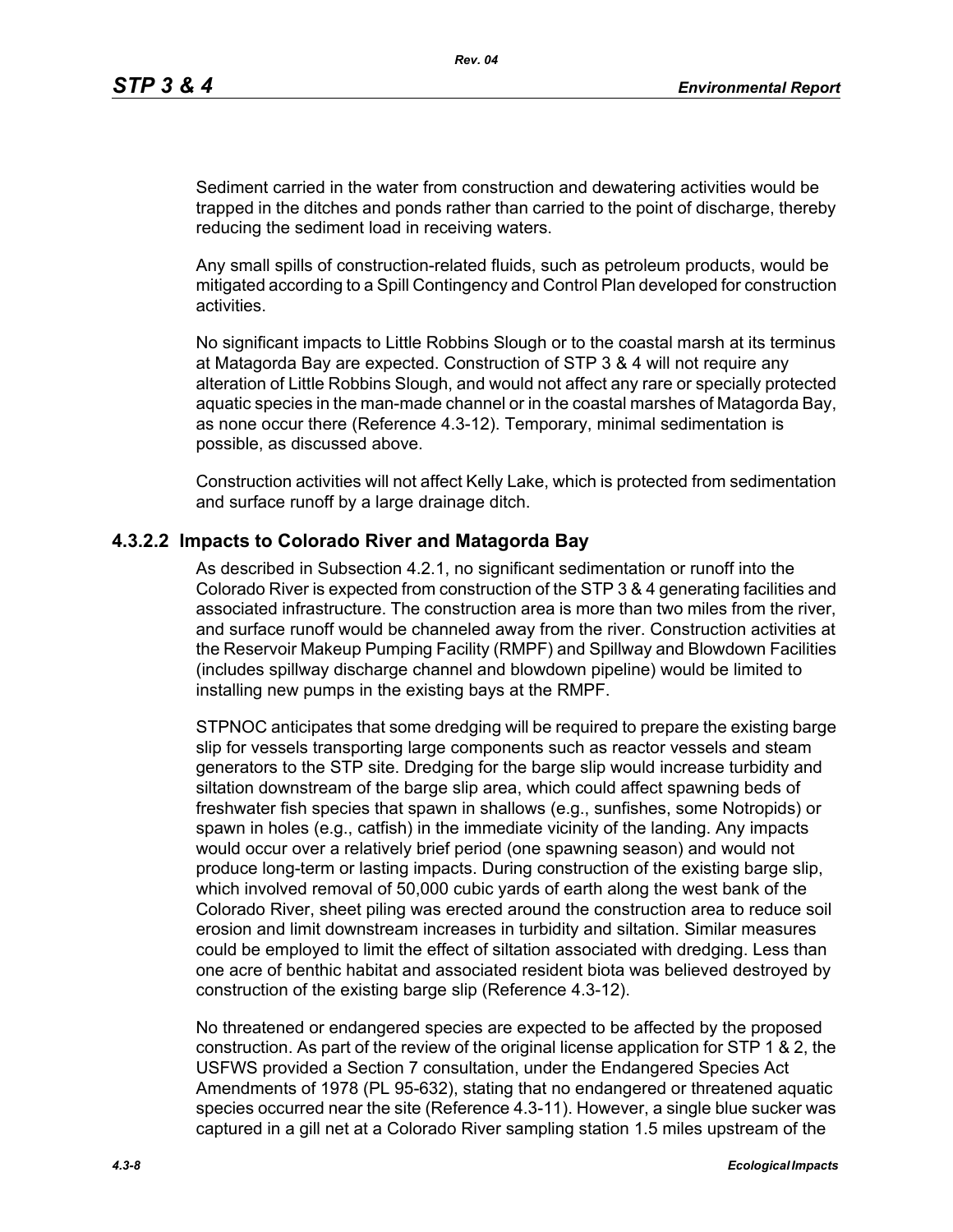STP site by biologists conducting preoperational surveys of the lower Colorado River in 1973 (Reference 4.3-2). The blue sucker is currently listed as Threatened by TPWD (Reference 4.3-18), but was not listed by the state at the time of capture in 1973. This species, which is found in large, unpolluted rivers with strong currents and firm (often gravel or rock) substrates (Reference 4.3-19, Reference 4.3-20, Reference 4.3-21), is known to exist in small numbers in segments of the Colorado River well upstream of the plant (Reference 4.3-22), but should not be affected by the proposed construction.

The assemblage of aquatic species present in the Colorado River near the project area varies throughout the year due to spawning and migration patterns of individual fish and invertebrate species, as described in Subsection 2.4.2. Interannual variability is also high, mediated by precipitation throughout the drainage basin (Reference 4.3-12).

The season of the year in which construction occurs would determine which specific aquatic resources within Matagorda Bay may be affected. However, because the area to be disturbed is small and in a protected near shore area that is already dedicated to intake functions, the overall impact on aquatic species is expected to be SMALL and temporary.

#### **4.3.2.3 Transmission Corridors**

No incremental effect on aquatic resources within the transmission corridors is expected to result from construction or operation of STP 3 & 4.

#### **4.3.2.4 Summary**

Construction activities that may cause erosion that could lead to harmful deposition in aquatic water bodies would be (1) of relatively short duration, (2) permitted and overseen by state and federal regulators (Reference 4.3-16), and (3) guided by an approved SWPPP. Some wetland habitats occur within the area expected to be affected by construction activities; however, no important aquatic species are expected to be affected. Impacts to aquatic communities from construction would be SMALL and temporary, and would not warrant mitigation.

### **4.3.3 References**

- 4.3-1 "Ecological Survey Report Unit 3 and 4 Licensing Project, South Texas Project Electric Generating Station," ENSR Corporation, Prepared for STP Nuclear Operating Company by ENSR Corporation, Houston, Texas, Wadsworth, Texas, Document No. 10720-008, March 2007.
- 4.3-2 "South Texas Project, Units 1 and 2, Environmental Report," HL&PC (Houston Lighting and Power Company) 1974, Docket Nos. 50-498 and 50- 499, July 1, 1974, and subsequent amendments.
- 4.3-3 "Environmental Standard Review Plan: Standard Review Plans for Environmental Reviews for Nuclear Power Plants," NRC 1999. NUREG-1555, Office of Nuclear Reactor Regulation, Washington, D.C., October.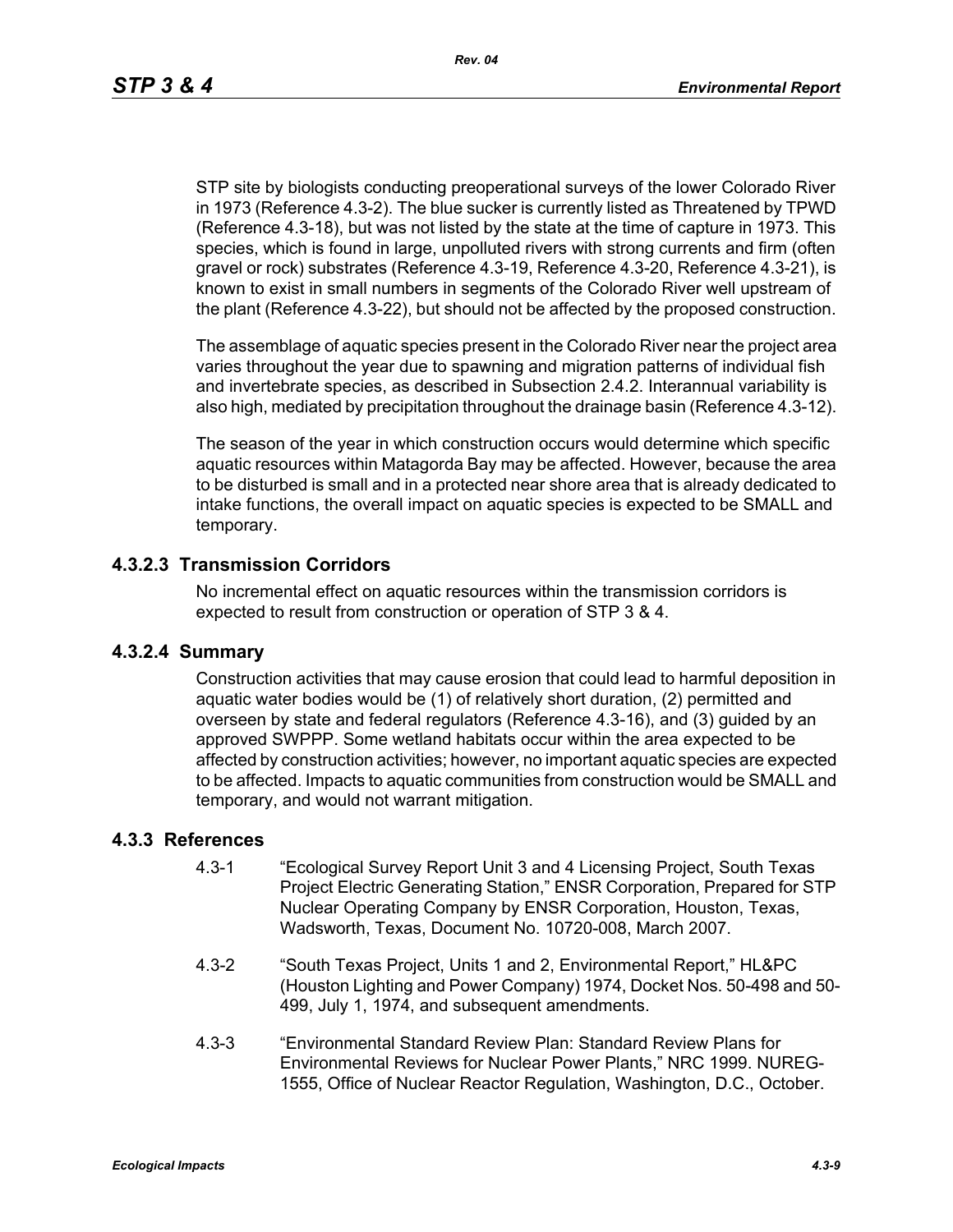- 4.3-4 Letter with enclosures to Ms. Moni Devora Belton, U.S. Fish and Wildlife Service, Houston, Texas, received from Ms. Sandra L. Dannhardt, Environmental Supervisor, South Texas Project. RE. Threatened and endangered species consultation, STPEGS Units 3 and 4 Licensing Project, Matagorda County, Texas. STI No. 32111260, January, 23, 2007.
- 4.3-5 Letter with enclosures to Mr. Rusty Stafford, National Oceanic and Atmospheric Administration, Galveston, Texas, received from Ms. Sandra L. Dannhardt, Environmental Supervisor, South Texas Project. RE. Threatened and endangered species consultation, STPEGS Units 3 and 4 Licensing Project, Matagorda County, Texas. STI No. 32111261, January, 23, 2007.
- 4.3-6 Letter with enclosures to Ms. Celeste Brancel, Texas Parks and Wildlife Department, Environmental Review Coordinator, Austin, Texas, received from Ms. Sandra L. Dannhardt, Environmental Supervisor, South Texas Project. RE. Threatened and endangered species consultation, STPEGS Units 3 and 4 Licensing Project, Matagorda County, Texas. STI No. 32111259, January 23, 2007.
- 4.3-7 "Endangered and Threatened Wildlife and Plants: Removing the Bald Eagle in the Lower 48 States from the List of Endangered and Threatened Wildlife, Final Rule." USFWS, Federal Register 72(130):37345-37372, 2007.
- 4.3-8 "National Bald Eagle Management Guidelines," USFWS, 2007. Available at http://www.fws.gov/migratorybirds/issues/BaldEagle/Mgmt.Guidelines.200 7.pdf.
- 4.3-9 "Environmental Impact Data Book," Golden 1980. Golden J., R. P. Ouellete, S. Saari, and P.N. Cheremisinoff, Ann Arbor Science Publishers, Ann Arbor, Michigan.
- 4.3-10 "Avian Collisions with Utility Structures: Biological Perspectives," Brown, W. M. 1993. Pp. 12-1 – 12-13 in Proceedings: Avian Interactions with Utility Structures, International Workshop. EPRI TR-103268, Electric Power Research Institute, Palo Alto, California.
- 4.3-11 "Final Environmental Statement Related to the Operation of South Texas Project, Units 1 and 2," NRC Docket Nos. 50-498 and 50-499. Houston Lighting and Power Company, et al. Office of Nuclear Reactor Regulation, 1986.
- 4.3-12 "Final Environmental Statement Related to the Proposed South Texas Project Units 1 & 2," NRC, Office of Nuclear Reactor Regulation, Washington, D.C., March, 1975.